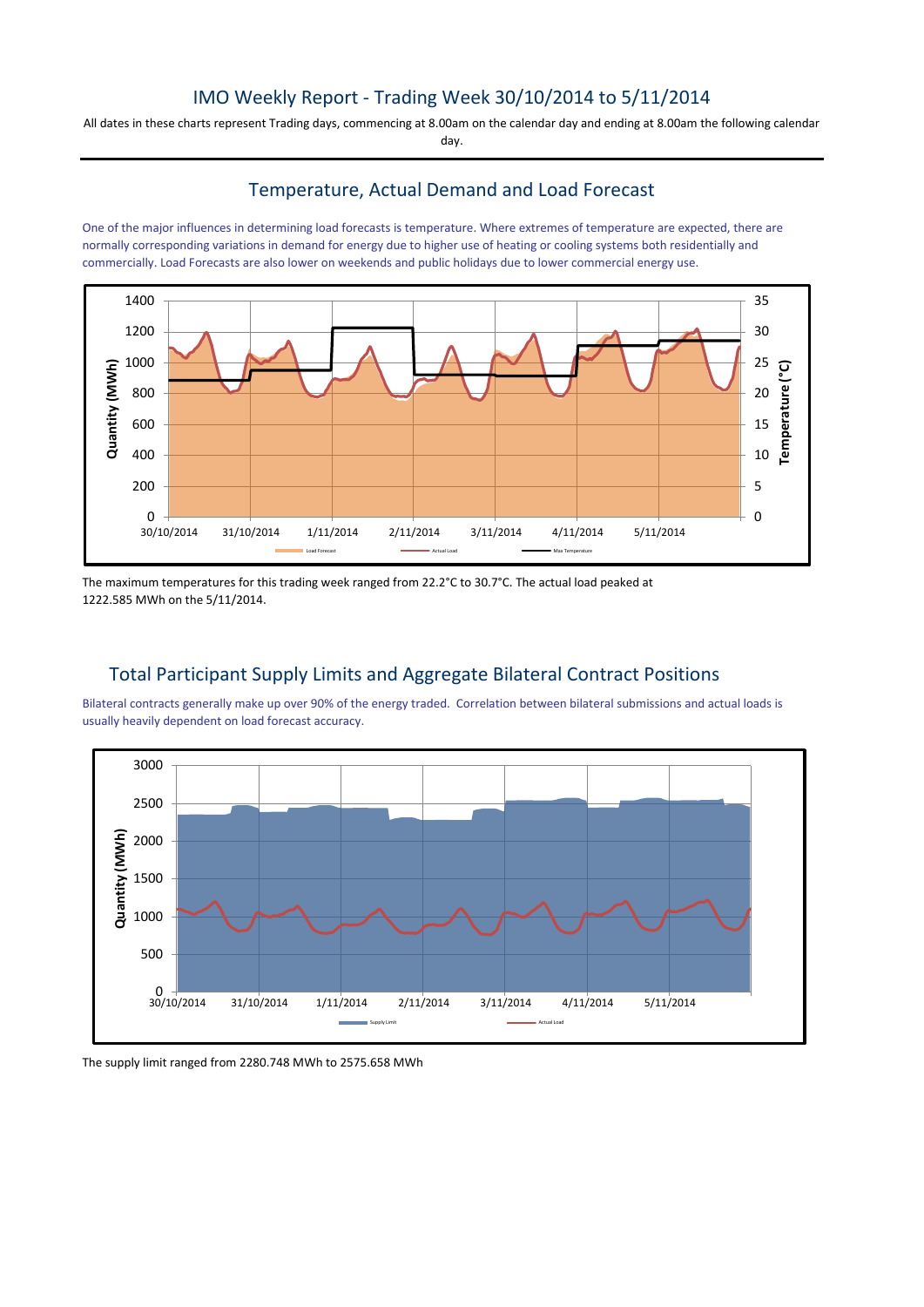#### Net Balancing Market Trades

Bilateral contracts and STEM trading are generally based on the forecast energy requirements of Participants. When the forecast requirements are higher or lower than the actual requirements for a day, this Market energy must be bought and sold in the balancing mechanism. This graph shows the estimated net balancing trades.



The majority of the balancing activity this week occurred within Balancing Supply. The maximum balancing demand for the week reached 100.037 MWh on the 5/11/2014. The maximum balancing supply for the week reached -201.331 MWh on the 31/10/2012.

### Total Traded Energy

This chart represents a comparison between the total net energy that is traded in Bilateral Contracts, the STEM and the balancing mechanism. Balancing Supply represents cases in which the total contract position is greater than the demand and customers must supply energy back to balancing. Balancing Demand represents cases in which the total contract position is less than the demand and customers must purchase energy from balancing.



Total balancing supply equalled -16670.772 MWh whereas total balancing demand equalled 4917.044 MWh. The Total STEM Traded quantity was 20415.386 MWh, with the STEM Clearing Quantity ranging between 17.844 MWh and 173.329 MWh.